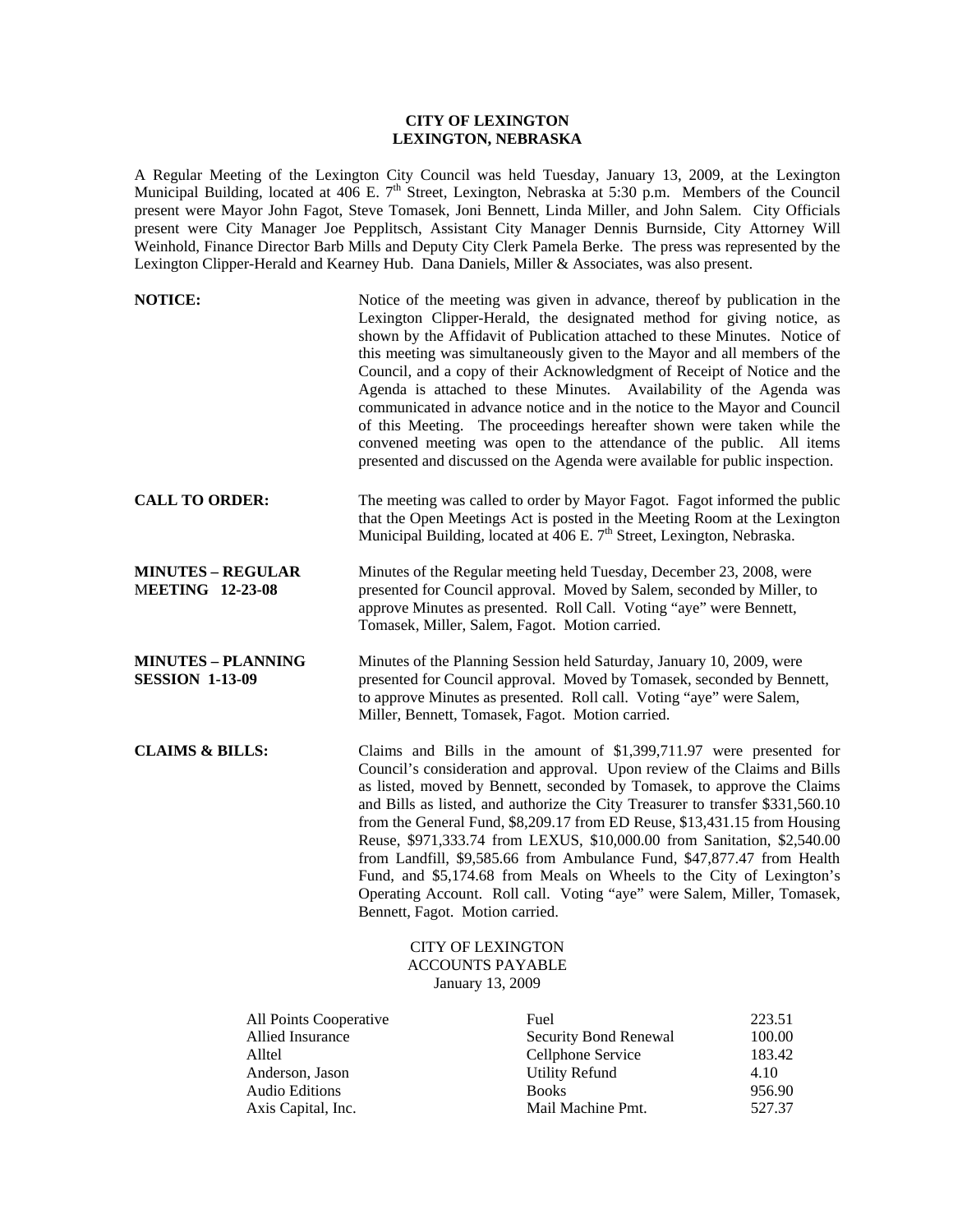| B & D Office City                                         | Supplies                                       | 100.93              |
|-----------------------------------------------------------|------------------------------------------------|---------------------|
| Baird Holm LLP                                            | <b>Professional Services</b>                   | 202.87              |
| <b>Barco Municipal Products</b>                           | <b>WR Supplies</b>                             | 823.69              |
| <b>Bliven Construction</b>                                | <b>OOR Housing</b>                             | 7,257.50            |
| Bob's Auto Repair & Service                               | Repair                                         | 60.00               |
| Card Center/Orscheln                                      | Supplies                                       | 72.06               |
| Case Credit Advantage                                     | <b>WWTP Supplies</b>                           | 35.88               |
| Cash-Wa Distributing                                      | Food/Supplies                                  | 847.73              |
| Central Garage Fund<br>Central Tire & Tread               | Fuel<br><b>WWTP Supplies</b>                   | 11,635.66<br>243.96 |
| City Directory, Inc.                                      | <b>Books</b>                                   | 556.00              |
| Culligan Water Conditioning Co.                           | <b>Soft Water Supplies</b>                     | 267.04              |
| <b>Cummins Central Power</b>                              | <b>Central Garage Supplies</b>                 | 900.00              |
| Dan's Sanitation                                          | <b>Sanitation Fees</b>                         | 14,920.22           |
| Danko Emergency Equipment Company                         | Fire Dept. Supplies                            | 455.92              |
| Dawson Pest Control                                       | GGC Service                                    | 27.00               |
| Delta Dental of Nebraska                                  | Premium                                        | 1,538.75            |
| Demars Gordon Olson Zalewski                              | <b>Professional Services</b>                   | 903.00              |
| <b>Electric Fixture</b>                                   | PK/WWTP/WR Supplies                            | 3,184.63            |
| <b>Eustis Body Shop</b>                                   | Repair                                         | 50.00               |
| Fagot Refrigeration & Electric                            | Service/Repair                                 | 1,008.68            |
| <b>Farmer Brothers Coffee</b>                             | Food & Supplies                                | 241.14              |
| $G & V$ Inc.                                              | Haul Tree Grindings                            | 990.00              |
| G-Man Feed and Seed                                       | <b>WR Supplies</b>                             | 239.68              |
| Gale Group, The                                           | <b>Books</b>                                   | 68.81               |
| <b>Halsen Products Company</b>                            | <b>ST/WR Supplies</b>                          | 207.02              |
| HD Supply Waterworks                                      | <b>WR Supplies</b>                             | 349.86              |
| <b>Health Claims Fund</b>                                 | Claims                                         | 36,880.63           |
| Hometown Leasing                                          | <b>Copier Payments</b>                         | 561.94              |
| <b>Ingram Library Services</b>                            | <b>Books</b>                                   | 332.27              |
| Jones Plumbing & Heating                                  | Service/Supplies/Repair                        | 424.87              |
| K & K Parts Co., Inc.                                     | <b>WR Supplies</b>                             | 188.94              |
| K. R. V. N. - FM                                          | Advertisements                                 | 70.00               |
| Knapp Electric                                            | <b>Lift Station Repair</b>                     | 558.23              |
| Kratzer Electric, Inc.                                    | Repair                                         | 99.02               |
| Lexington Animal Clinic                                   | Animal Care                                    | 1,036.93            |
| Lexington Area Solid Waste Agency                         | Landfill                                       | 930.28              |
| Lexington Health Fund                                     | Self-funding                                   | 33,769.22           |
| Lexington Newspapers, Inc.                                | Publications/Advertisements                    | 2,228.35            |
| <b>Lexington Postmaster</b>                               | Postage                                        | 150.00              |
| Lexington Truck & Auto, Inc.                              | <b>Central Garage Supplies</b>                 | 518.70              |
| Lexington True Value                                      | Supplies                                       | 6.17                |
| Lexington, City of                                        | Franchise/Service Fees                         | 47,931.68           |
| Payroll                                                   | Wages                                          | 100,834.24          |
| Social Security                                           | Employer Portion / FICA Med                    | 7,457.90            |
| <b>First National Bank</b>                                | <b>Employer Portion / Pension</b>              | 3,344.07            |
| <b>First National Bank</b>                                | <b>Police Pension</b>                          | 1,644.29            |
| <b>ICMA</b>                                               | <b>City Manager Pension</b>                    | 399.23              |
| LexisNexis Matthew Bender                                 | <b>Book</b>                                    | 48.80               |
| Linden's Plumbing                                         | Repair                                         | 346.53              |
| Linweld                                                   | <b>Ambulance Supplies</b>                      | 222.58              |
| Mast's Fire Extinguisher Sales and Service                | Police/Fire Service                            | 163.15              |
| Matt Friend Truck Equipment<br>McCookNet Internet Service | <b>Central Garage Supplies</b>                 | 61.00               |
| Mead Lumber & Rental-Lexington                            | Service/Repair/Supplies<br>PK/WWTP/WR Supplies | 3,901.67<br>266.31  |
| Meritain Health                                           | Premium                                        | 21,081.30           |
| Michael Todd & Co., Inc.                                  | Ambulance/WR Supplies                          | 999.21              |
|                                                           |                                                |                     |

| Supplies                             | 100.93            |
|--------------------------------------|-------------------|
| Professional Services                | 202.87            |
| <b>WR Supplies</b>                   | 823.69            |
| <b>OOR Housing</b>                   | 7,257.50          |
| Repair                               | 60.00             |
| Supplies                             | 72.06             |
| <b>WWTP Supplies</b>                 | 35.88             |
| Food/Supplies                        | 847.73            |
| Fuel                                 | 11,635.66         |
| <b>WWTP Supplies</b>                 | 243.96            |
| Books                                | 556.00            |
| Soft Water Supplies                  | 267.04            |
| Central Garage Supplies              | 900.00            |
| Sanitation Fees                      | 14,920.22         |
| Fire Dept. Supplies                  | 455.92            |
| <b>GGC</b> Service                   | 27.00             |
| Premium                              | 1,538.75          |
| Professional Services                | 903.00            |
| PK/WWTP/WR Supplies                  | 3,184.63          |
| Repair                               | 50.00             |
| Service/Repair                       | 1,008.68          |
| Food & Supplies                      | 241.14            |
| Haul Tree Grindings                  | 990.00            |
| <b>WR Supplies</b>                   | 239.68            |
| <b>Books</b>                         | 68.81             |
| <b>ST/WR Supplies</b>                | 207.02            |
| <b>WR Supplies</b>                   | 349.86            |
| Claims                               | 36,880.63         |
| Copier Payments                      | 561.94            |
| <b>Books</b>                         | 332.27            |
| Service/Supplies/Repair              | 424.87            |
| <b>WR Supplies</b>                   | 188.94            |
| Advertisements                       | 70.00             |
| <b>Lift Station Repair</b><br>Repair | 558.23            |
| <b>Animal Care</b>                   | 99.02<br>1,036.93 |
| Landfill                             | 930.28            |
| Self-funding                         | 33,769.22         |
| Publications/Advertisements          | 2,228.35          |
| Postage                              | 150.00            |
| <b>Central Garage Supplies</b>       | 518.70            |
| Supplies                             | 6.17              |
| Franchise/Service Fees               | 47,931.68         |
| Wages                                | 100,834.2         |
| <b>Employer Portion / FICA Med</b>   | 7,457.90          |
| <b>Employer Portion / Pension</b>    | 3,344.07          |
| Police Pension                       | 1,644.29          |
| City Manager Pension                 | 399.23            |
| Book                                 | 48.80             |
| Repair                               | 346.53            |
| <b>Ambulance Supplies</b>            | 222.58            |
| Police/Fire Service                  | 163.15            |
| Central Garage Supplies              | 61.00             |
| Service/Repair/Supplies              | 3,901.67          |
| PK/WWTP/WR Supplies                  | 266.31            |
| Premium                              | 21,081.30         |
| Ambulance/WR Supplies                | 999.21            |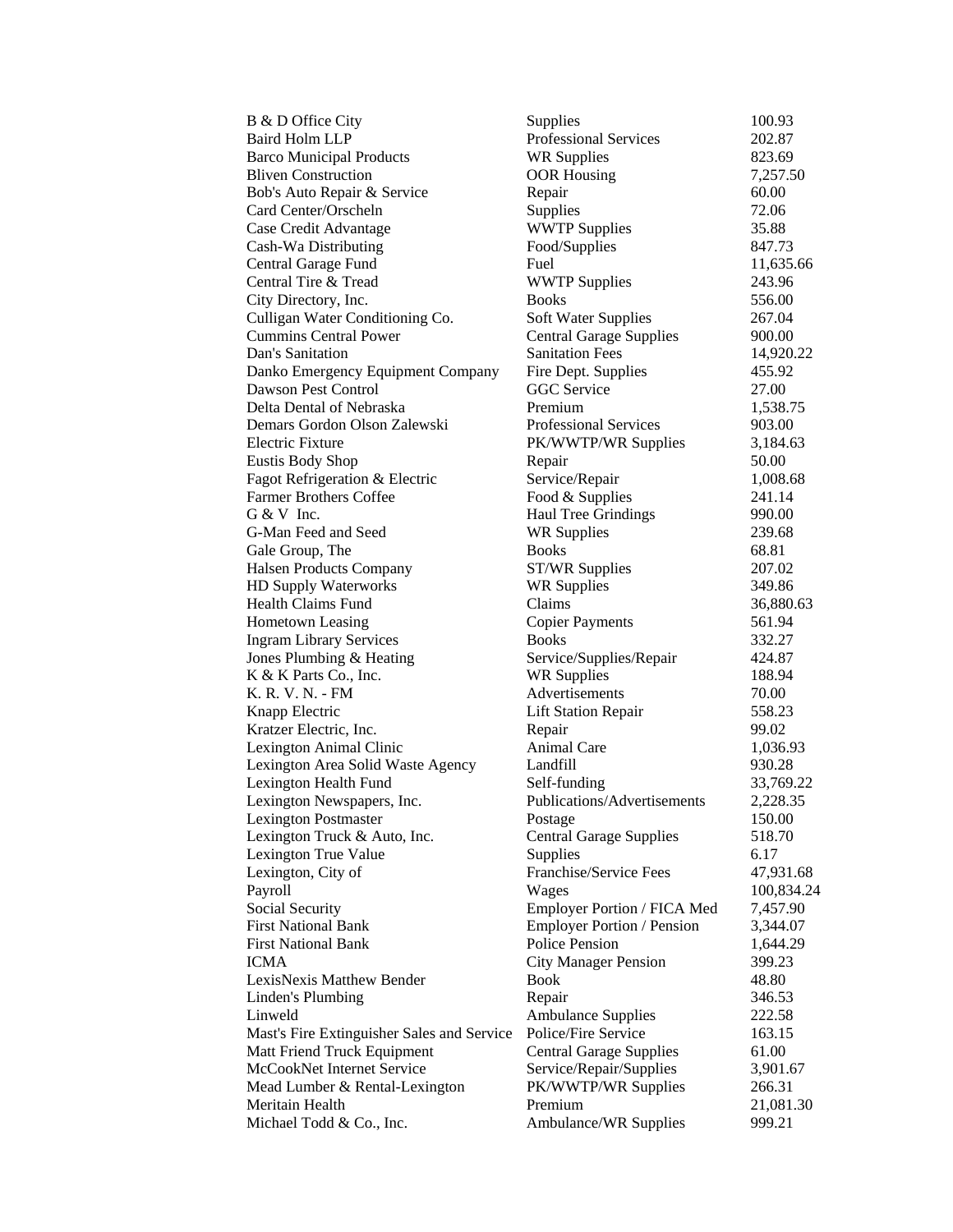| Mid-State Units                                       | Rental                         | 135.00     |
|-------------------------------------------------------|--------------------------------|------------|
| Midwest Radar & Equipment                             | Service/Repair                 | 147.50     |
| Miller & Associates                                   | <b>Retainer Fee</b>            | 800.00     |
| <b>Morton Business</b>                                | <b>OOR Housing</b>             | 6,173.65   |
| Mr. Automotive                                        | Supplies                       | 18.95      |
| <b>Municipal Supply</b>                               | <b>WR Supplies</b>             | 1,478.98   |
| Nebraska Association of Seniors                       | Membership Dues                | 20.00      |
| Nebr. Conf Building Officials & Inspectors Conference |                                | 150.00     |
| Nebraska Dept. of Economic Development                | Orthman's CDBG Pmt.            | 4,042.50   |
| Nebraska Machinery                                    | <b>Central Garage Supplies</b> | 409.77     |
| Nebraska Public Power District                        | <b>Power Purchase</b>          | 737,693.13 |
| Nebraska Salt & Grain Co.                             | <b>ST</b> Supplies             | 1,197.52   |
| Nebraska Waste Handlers                               | Sludge Removal                 | 4,234.00   |
| Nebraskaland Tire                                     | Repair/Service                 | 124.21     |
| Nelson, Margie L.                                     | <b>Cleaning Service</b>        | 500.00     |
| Nelson, Tom A.                                        | <b>Safety Glasses</b>          | 183.00     |
| Neopost                                               | Postage                        | 1,500.00   |
| Overton Sand & Gravel                                 | Fill Sand                      | 388.92     |
| <b>Oxbow Construction</b>                             | Secondary Digester Rehab       | 27,072.00  |
| Pace Analytical                                       | Landfill Analysis              | 2,540.00   |
| Paulsen, Inc.                                         | Concrete                       | 1,084.46   |
| <b>Plum Creek Cleaners</b>                            | Supplies                       | 298.00     |
| Plum Creek Market Place                               | Food                           | 59.25      |
| Price's Tree Service                                  | Snow Removal                   | 770.00     |
| <b>Rainbow Book Company</b>                           | <b>Books</b>                   | 837.82     |
| Resource Management Co., Inc.                         | Scrap Tire Collection          | 17,642.42  |
| <b>Roberts Dairy Company</b>                          | Beverages/Food                 | 380.64     |
| Rodale Inc.                                           | <b>Book</b>                    | 50.90      |
| S & W Auto Parts, Inc.                                | <b>WR/WWTP Supplies</b>        | 637.77     |
| Service Master Mid Nebraska                           | <b>Cleaning Service</b>        | 2,359.12   |
| SourceGas, Inc.                                       | Gas Service                    | 6,269.62   |
| <b>State Wide Collections</b>                         | <b>Collection Fees</b>         | 145.08     |
| Stobbe Welding                                        | <b>WWTP Service</b>            | 352.00     |
| T. O. Haas Tire Co., Inc.                             | <b>Central Garage Supplies</b> | 1,595.84   |
| TASC                                                  | Premium                        | 156.75     |
| Thompson Co., The                                     | Food                           | 1,189.95   |
| <b>Thomson Healthcare</b>                             | <b>Book</b>                    | 59.95      |
| TierOne-Lib. Petty Cash                               | Postage                        | 20.27      |
| Tri-County Hospital                                   | Wellness/Ambulance Supplies    | 557.00     |
| <b>U-Save Business Equipment</b>                      | Supplies/Postage               | 164.95     |
| University of Nebraska-Lincoln                        | <b>Seminars</b>                | 129.00     |
| <b>Utility Equipment</b>                              | <b>WR Supplies</b>             | 139.63     |
| Value Line Publishing, Inc.                           | Subscription                   | 1,598.00   |
| Wal-Mart                                              | Supplies                       | 521.79     |
| Webball Baseball Instruction, Inc.                    | Rec Supplies                   | 254.95     |
| Wolsleben, Maxine                                     | Fire Dept. Service             | 240.00     |
| <b>AFLAC</b>                                          | Premium                        | 1,016.91   |
| <b>Anderson Graphics</b>                              | Lib. Supplies                  | 17.50      |
| Bliven, Michael                                       | <b>EL</b> Rebate               | 1,025.00   |
| <b>Blue Cross Blue Shield</b>                         | Ambulance Refund               | 165.09     |
| Cash-Wa Distributing                                  | Food & Supplies                | 713.19     |
| Cox, Clifford                                         | Ambulance Refund               | 100.00     |
| Dawson County Public Power                            | Power Purchase                 | 6,738.26   |
| <b>Eakes Office Plus</b>                              | Lib. Supplies                  | 659.85     |
| EMS Billing Services, Inc.                            | Ambulance Service              | 2,643.78   |
| Follett Software Co.                                  | Lib. Supplies                  | 87.06      |
| <b>Great Plains One-Call Service</b>                  | Locates                        | 35.10      |
|                                                       |                                |            |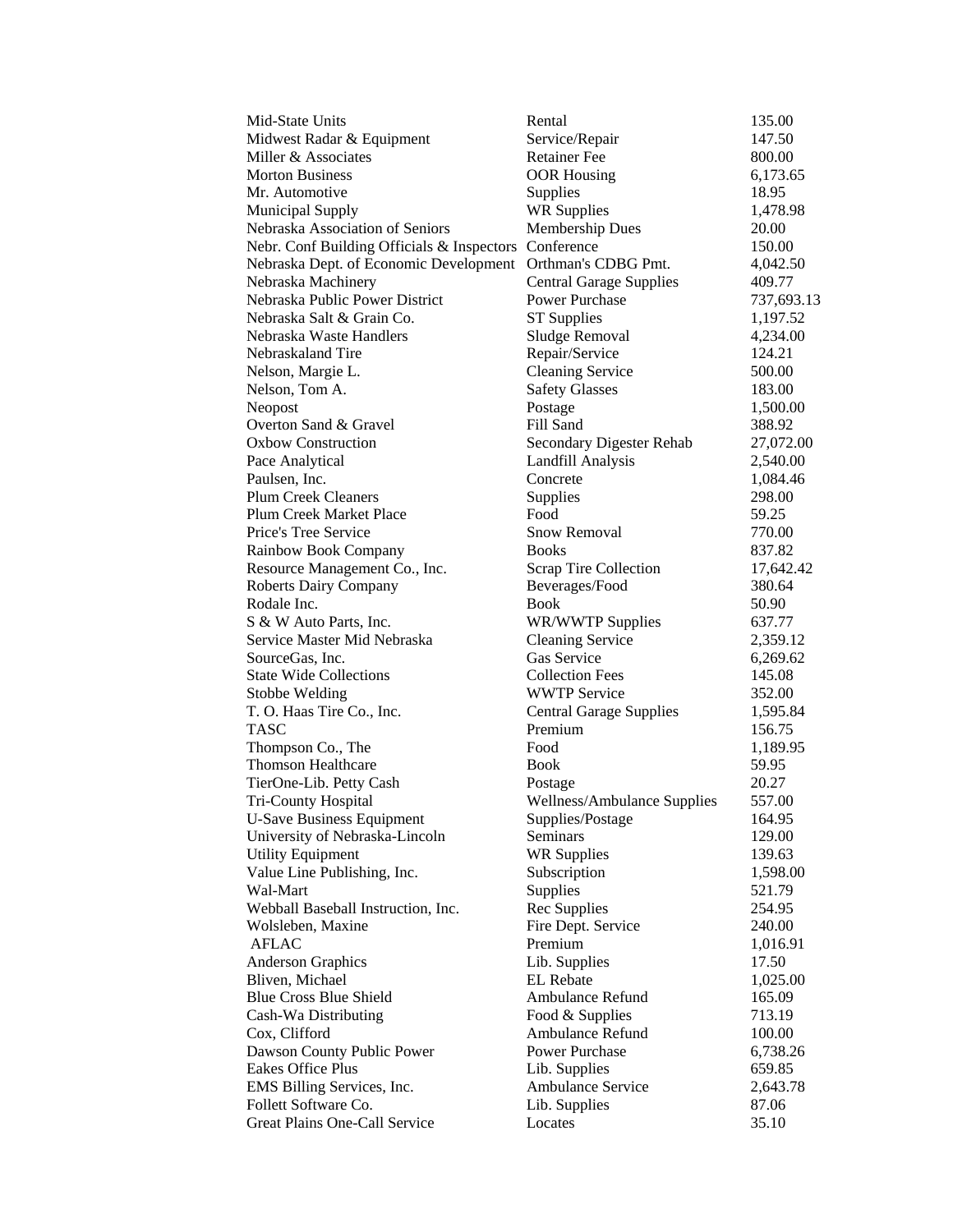| HD Supply Waterworks                                                                                                                                                                                                                                                                                                                                        |                                        | <b>WR Supplies</b>                                                                                                                                                                                      | 1,206.16     |
|-------------------------------------------------------------------------------------------------------------------------------------------------------------------------------------------------------------------------------------------------------------------------------------------------------------------------------------------------------------|----------------------------------------|---------------------------------------------------------------------------------------------------------------------------------------------------------------------------------------------------------|--------------|
| <b>Health Claims Fund</b>                                                                                                                                                                                                                                                                                                                                   |                                        | Claims                                                                                                                                                                                                  | 8,284.43     |
| <b>Ingram Library Services</b>                                                                                                                                                                                                                                                                                                                              |                                        | <b>Books</b>                                                                                                                                                                                            | 254.41       |
| Johnson, Alison                                                                                                                                                                                                                                                                                                                                             |                                        | <b>Book</b>                                                                                                                                                                                             | 18.00        |
| Lerner Publishing Group                                                                                                                                                                                                                                                                                                                                     |                                        | <b>Books</b>                                                                                                                                                                                            | 228.27       |
| Lexington Volunteer Fire Dept.                                                                                                                                                                                                                                                                                                                              |                                        | <b>Ambulance Fees</b>                                                                                                                                                                                   | 4,926.77     |
| Payroll                                                                                                                                                                                                                                                                                                                                                     |                                        | Wages                                                                                                                                                                                                   | 101,395.74   |
| Social Security                                                                                                                                                                                                                                                                                                                                             |                                        | Employer Portion / FICA Med                                                                                                                                                                             | 7,497.83     |
| <b>First National Bank</b>                                                                                                                                                                                                                                                                                                                                  |                                        | Employer Portion / Pension                                                                                                                                                                              | 3,228.95     |
| <b>First National Bank</b>                                                                                                                                                                                                                                                                                                                                  |                                        | <b>Police Pension</b>                                                                                                                                                                                   | 1,751.98     |
| <b>ICMA</b>                                                                                                                                                                                                                                                                                                                                                 |                                        | <b>City Manager Pension</b>                                                                                                                                                                             | 399.23       |
| Lincoln Journal Star                                                                                                                                                                                                                                                                                                                                        |                                        | Subscription                                                                                                                                                                                            | 157.00       |
|                                                                                                                                                                                                                                                                                                                                                             | Nebraska Dept. of Economic Development | Mid Plains CDBG Pmt.                                                                                                                                                                                    | 4,166.67     |
| Nebraska Department of Revenue                                                                                                                                                                                                                                                                                                                              |                                        | Sales & Use Tax                                                                                                                                                                                         | 46,474.62    |
| Nebraska Library Association                                                                                                                                                                                                                                                                                                                                |                                        | Conference                                                                                                                                                                                              | 40.00        |
| Nebraska Public Power District                                                                                                                                                                                                                                                                                                                              |                                        | <b>Power Purchase</b>                                                                                                                                                                                   | 1,341.37     |
| Nebraska Safety Council                                                                                                                                                                                                                                                                                                                                     |                                        | Membership Dues                                                                                                                                                                                         | 340.00       |
| Nebraska Tech & Telecomm, Inc.                                                                                                                                                                                                                                                                                                                              |                                        | Telephone Expense                                                                                                                                                                                       | 1,325.64     |
| Neopost, Inc.                                                                                                                                                                                                                                                                                                                                               |                                        | Postage                                                                                                                                                                                                 | 278.20       |
| Paraclete Press, Inc.                                                                                                                                                                                                                                                                                                                                       |                                        | <b>Books</b>                                                                                                                                                                                            | 100.88       |
| Plum Creek Bank                                                                                                                                                                                                                                                                                                                                             |                                        | Wightman Property Pmt.                                                                                                                                                                                  | 45,133.48    |
| <b>Plum Creek Market Place</b>                                                                                                                                                                                                                                                                                                                              |                                        | Food                                                                                                                                                                                                    | 16.78        |
| <b>Roberts Dairy Company</b>                                                                                                                                                                                                                                                                                                                                |                                        | Beverages/Food                                                                                                                                                                                          | 110.65       |
| Source Gas, LLC                                                                                                                                                                                                                                                                                                                                             |                                        | Gas Service                                                                                                                                                                                             | 13,009.97    |
| T. L. Sund Constructors, Inc.                                                                                                                                                                                                                                                                                                                               |                                        | <b>PK</b> Supplies                                                                                                                                                                                      | 27.10        |
| Terryberry                                                                                                                                                                                                                                                                                                                                                  |                                        | Service Awards                                                                                                                                                                                          | 748.34       |
| TierOne-City Petty Cash                                                                                                                                                                                                                                                                                                                                     |                                        | Food/Postage                                                                                                                                                                                            | 49.40        |
| TierOne-Lib. Petty Cash                                                                                                                                                                                                                                                                                                                                     |                                        | Postage/Food                                                                                                                                                                                            | 28.30        |
| Tri-County Hospital                                                                                                                                                                                                                                                                                                                                         |                                        | Medical Care                                                                                                                                                                                            | 771.55       |
| <b>U-Save Business Equipment</b>                                                                                                                                                                                                                                                                                                                            |                                        | Postage                                                                                                                                                                                                 | 8.01         |
|                                                                                                                                                                                                                                                                                                                                                             | University of Northern Iowa-Heartland  | Tuition Fee-Dennis B.                                                                                                                                                                                   | 825.00       |
| Wal-Mart                                                                                                                                                                                                                                                                                                                                                    |                                        | Supplies                                                                                                                                                                                                | 46.35        |
| <b>WPS Medicare Part B</b>                                                                                                                                                                                                                                                                                                                                  |                                        | Ambulance Refund                                                                                                                                                                                        | 304.02       |
| Ziebell, Don                                                                                                                                                                                                                                                                                                                                                |                                        | <b>Awards Banquet</b>                                                                                                                                                                                   | 50.00        |
|                                                                                                                                                                                                                                                                                                                                                             |                                        | <b>TOTAL CLAIMS:</b>                                                                                                                                                                                    | 1,399,711.97 |
| <b>ADA TRANSITION PLAN:</b>                                                                                                                                                                                                                                                                                                                                 | taken.                                 | Pepplitsch presented a draft ADA Transition plan to improve the<br>accessibility to the citizens for all new and renovation projects.<br>More information will be provided in the future, no action was |              |
| <b>CHANGE ORDER:</b><br>Dana Daniels presented Change Order #3 from Cement Products<br>Inc. for the Hike/Bike Trail project. Moved by Miller, seconded by<br>Tomasek, to approve the change order as presented. Roll call.<br>Voting "aye" were Salem, Bennett, Tomasek, Miller, Fagot.<br>Motion carried.                                                  |                                        |                                                                                                                                                                                                         |              |
| <b>PAY REQUEST:</b><br>Daniels presented Pay Request #8 from Cement Products Inc. for<br>the Hike/Bike Trail project in the amount of \$63,735.21, and gave a<br>project update. Moved by Tomasek, seconded by Bennett, to<br>approve the pay request as presented. Roll call. Voting "aye" were<br>Salem, Miller, Bennett, Tomasek, Fagot. Motion carried. |                                        |                                                                                                                                                                                                         |              |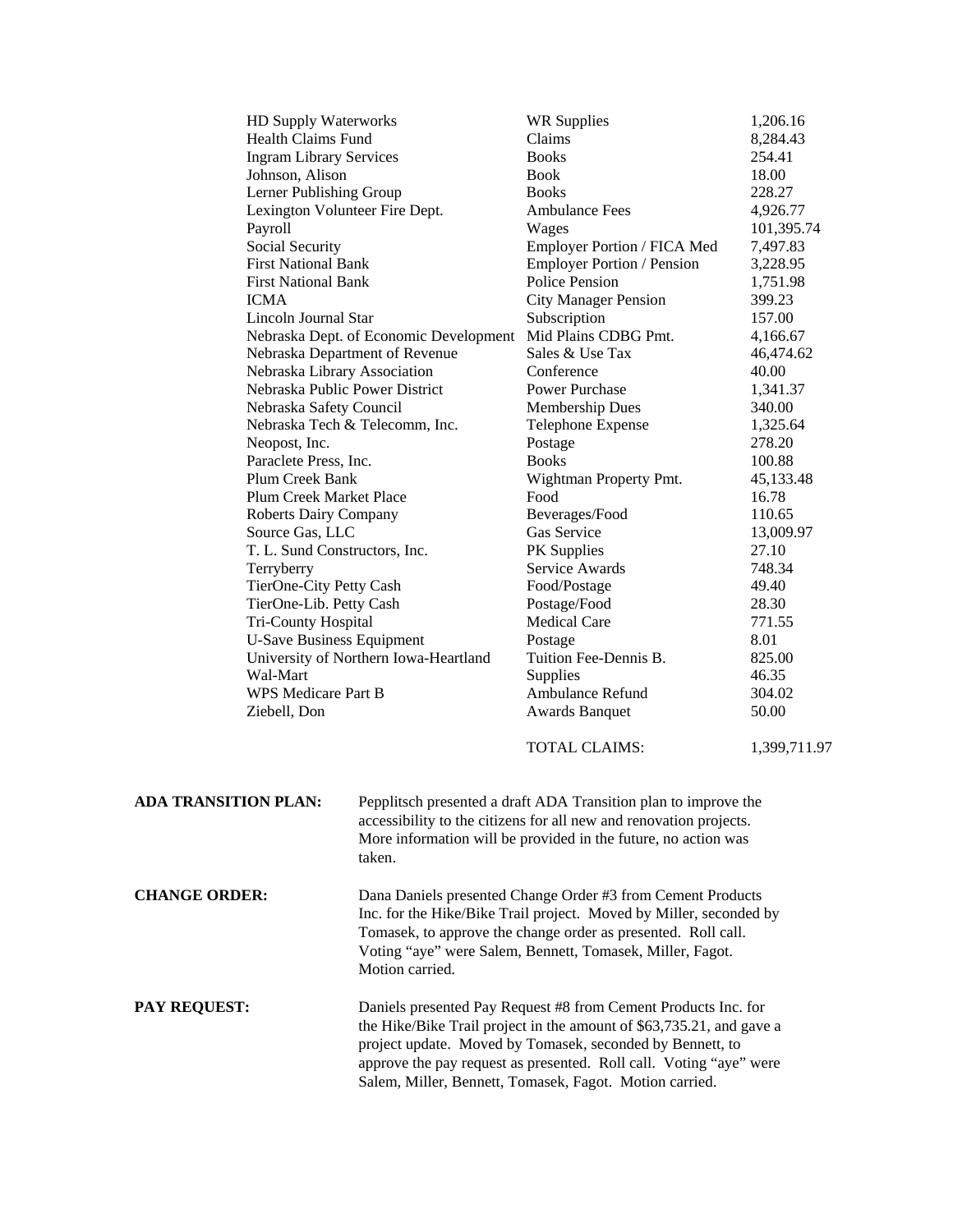**JOINT SCHOOL BD MTG:** Pepplitsch requested Council availability for a joint meeting with the School Board. He will compile a list of possible dates for consideration.

**ORDINANCE:** An ordinance entitled "AN ORDINANCE APPOINTING CITY OFFICIALS; TO PROVIDE FOR AN EFFECTIVE DATE AND FOR PUBLICATION IN PAMPHLET FORM" was read by title. Following discussion, moved by Salem, seconded by Tomasek, to suspend the rules regarding reading on three separate occasions. Roll call. Voting "aye" were Bennett, Miller, Tomasek, Salem, Fagot. Motion carried.

> Ordinance No. 2258 was read by title. Moved by Miller, seconded by Salem, to approve Ordinance No. 2258 on final reading. Roll call. Voting "aye" were Bennett, Tomasek, Salem, Miller, Fagot. Motion carried.

**ELECTRIC RATES:** Resolution No. 09-01 was presented for Council consideration. Pepplitsch explained the tier structure and noted that the rates will be retroactive to January 1, 2009. Following discussion, moved by Salem, seconded by Miller, to approve Resolution No. 09-01 as presented. Roll call. Voting "aye" were Bennett, Tomasek, Miller, Salem, Fagot. Motion carried.

## RESOLUTION NO. 09-01

WHEREAS, Lexington City Code Section 8-19, authorizes the City Council to establish by Resolution a schedule of rates and charges for electric service;

BE IT THEREFORE RESOLVED BY THE MAYOR AND COUNCIL OF THE CITY OF LEXINGTON, NEBRASKA, that the following electric rates for the following use classifications are established and shall take effect January 1, 2009, to be reflected on billings following such date. That all other electric rates previously established shall remain unchanged.

| Residential – Basic:                  | Winter         |
|---------------------------------------|----------------|
|                                       | Oct 1-Apr $30$ |
| Base Charge per Month                 | \$15.00        |
| First 500 kWH @ \$/kWH                | \$0.0944       |
| Over 500 kWH @ $\frac{1}{2}$ /kWH     | \$0.0457       |
| Minimum Bill                          | \$15.00        |
| Residential - All Electric:           | Winter         |
|                                       | Oct 1-Apr $30$ |
| Base Charge per Month                 | \$12.00        |
| First 500 kWH @ $\frac{1}{2}$ /kWH    | \$0.0806       |
| Over 500 kWH @ $\frac{1}{2}$ kWH      | \$0.0412       |
| Minimum Bill                          | \$12.00        |
| Commercial – Small:                   | Winter         |
|                                       | Oct 1-Apr $30$ |
| Base Charge per Month                 | \$15.00        |
| First 1,000 kWH @ \$/kWH              | \$0.1184       |
| Over $1,000$ kWH @ $\frac{1}{2}$ /kWH | \$0.0678       |
| Minimum Bill                          | \$15.00        |
|                                       |                |